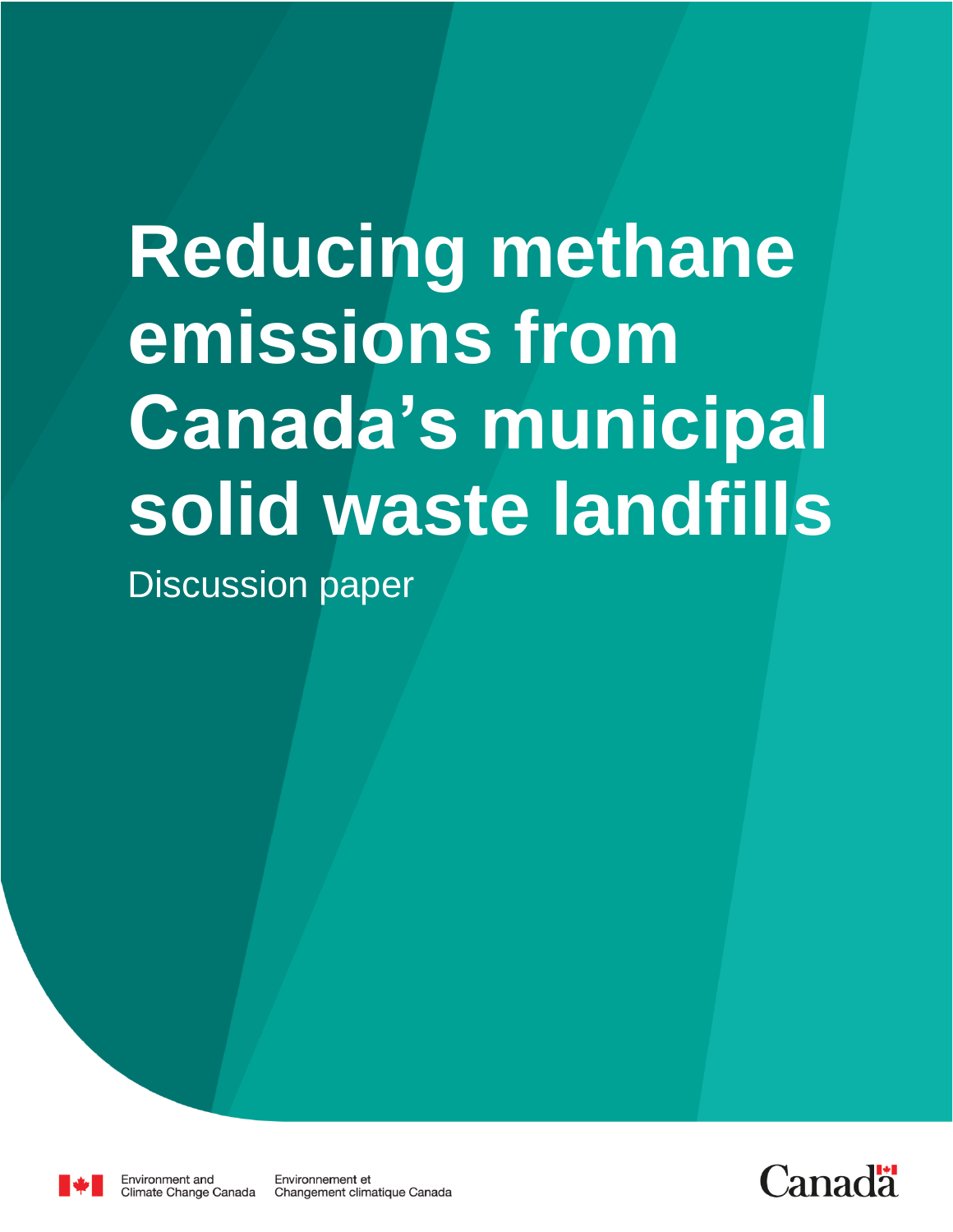#### EC21285

Unless otherwise specified, you may not reproduce materials in this publication, in whole or in part, for the purposes of commercial redistribution without prior written permission from Environment and Climate Change Canada's copyright administrator. To obtain permission to reproduce Government of Canada materials for commercial purposes, apply for Crown Copyright Clearance by contacting:

Environment and Climate Change Canada Public Inquiries Centre 12<sup>th</sup> Floor, Fontaine Building 200 Sacré-Coeur Boulevard Gatineau QC K1A 0H3 Telephone: 819-938-3860 Toll Free: 1-800-668-6767 (in Canada only) Email: [enviroinfo@ec.gc.ca](mailto:enviroinfo@ec.gc.ca)

© Her Majesty the Queen in Right of Canada, represented by the Minister of Environment and Climate Change, 2022

Aussi disponible en français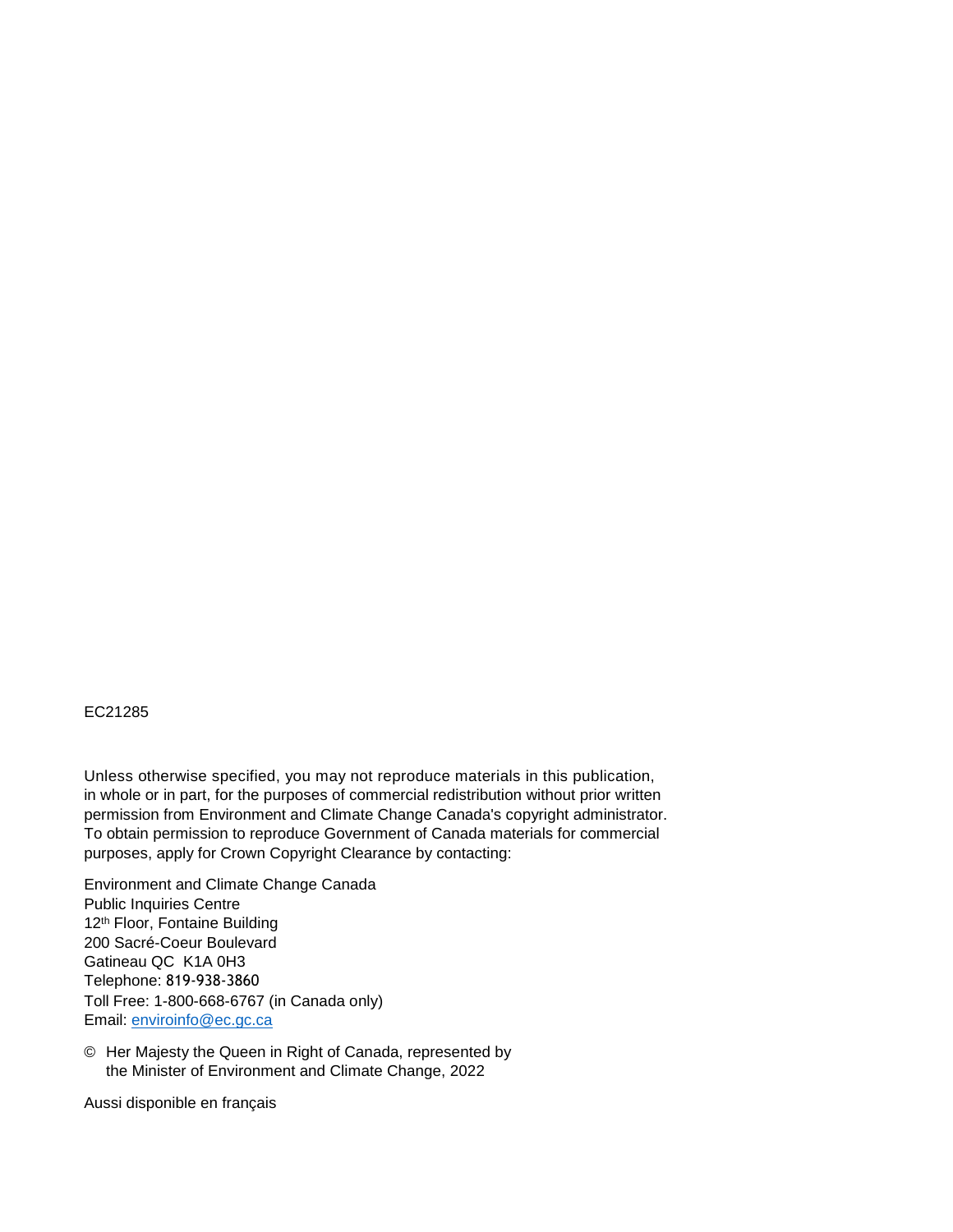## **Purpose**

The purpose of this discussion paper is to seek input on proposed objectives of regulations under the Canadian Environmental Protection Act, 1999, (CEPA) to reduce methane emissions from municipal solid waste landfills and on a number of key questions related to reducing landfill methane emissions. Information on the next steps in the consultation process and how to provide comments is provided at the end of the paper.

# **Introduction**

The Intergovernmental Panel on Climate Change's (IPCC) *Special Report on Global Warming of 1.5* °C indicates that achieving net-zero global greenhouse gas (GHG) emissions by 2050 is necessary to avoid the worst impacts of climate change. Recognizing that Canada and other countries around the world need to accelerate action to address climate change, the Government of Canada has committed to a 2030 emission reduction target of 40-45% below 2005 levels, and a net-zero emissions goal by 2050 (NZ2050). To meet our climate goals, action is required throughout the economy, including the waste sector.

[Methane](https://www.canada.ca/en/environment-climate-change/services/management-toxic-substances/list-canadian-environmental-protection-act/methane.html) is a potent greenhouse gas with 86 times more global warming potential than carbon dioxide over a 20-year period, and a relatively short lifespan in the atmosphere. Methane is included in Schedule 1 - List of Toxic Substances of CEPA. In October 2021, Canada announced support for the [Global Methane Pledge,](https://www.canada.ca/en/environment-climate-change/news/2021/10/canada-confirms-its-support-for-the-global-methane-pledge-and-announces-ambitious-domestic-actions-to-slash-methane-emissions.html) which aims to reduce global methane emissions by 30% below 2020 levels by 2030.

Municipal solid waste landfills are responsible for about 23% of Canada's methane emissions<sup>1</sup>. The federal government recognizes that provinces, territories, municipalities and the private sector have made significant efforts over the years to address landfill methane emissions. However, the approach across Canada is uneven and emissions have not decreased for over a decade. Current policies are not expected to achieve significant additional emission reductions by 2030, requiring action by the federal government.

To achieve the targeted emission reductions by 2030, more landfills across Canada need to capture more of the methane they generate. Actions to reduce generation and increase diversion of biodegradable waste (the source of landfill methane) are also needed to achieve longer-term landfill methane emission reductions. In a circular economy, biodegradable wastes and waste emissions are processed to increase their value as they are transformed to raw material for products such as fertilizers, soil supplements, and renewable energy.

The Government of Canada's *Strengthened Climate Plan - [A Healthy Environment and a Healthy](https://www.canada.ca/en/services/environment/weather/climatechange/climate-plan/climate-plan-overview/healthy-environment-healthy-economy.html)  [Economy](https://www.canada.ca/en/services/environment/weather/climatechange/climate-plan/climate-plan-overview/healthy-environment-healthy-economy.html)* committed to reducing waste sector emissions by:

 developing new federal regulations to increase the number of landfills that collect and treat their methane, and ensure that landfills already operating these systems make improvements to collect all they can; and

<sup>1</sup> ECCC, [National Inventory Report \(NIR\): Greenhouse Gas Sources and Sinks in Canada:](https://www.canada.ca/en/environment-climate-change/services/climate-change/greenhouse-gas-emissions/sources-sinks-executive-summary-2021.html) executive summary, 2021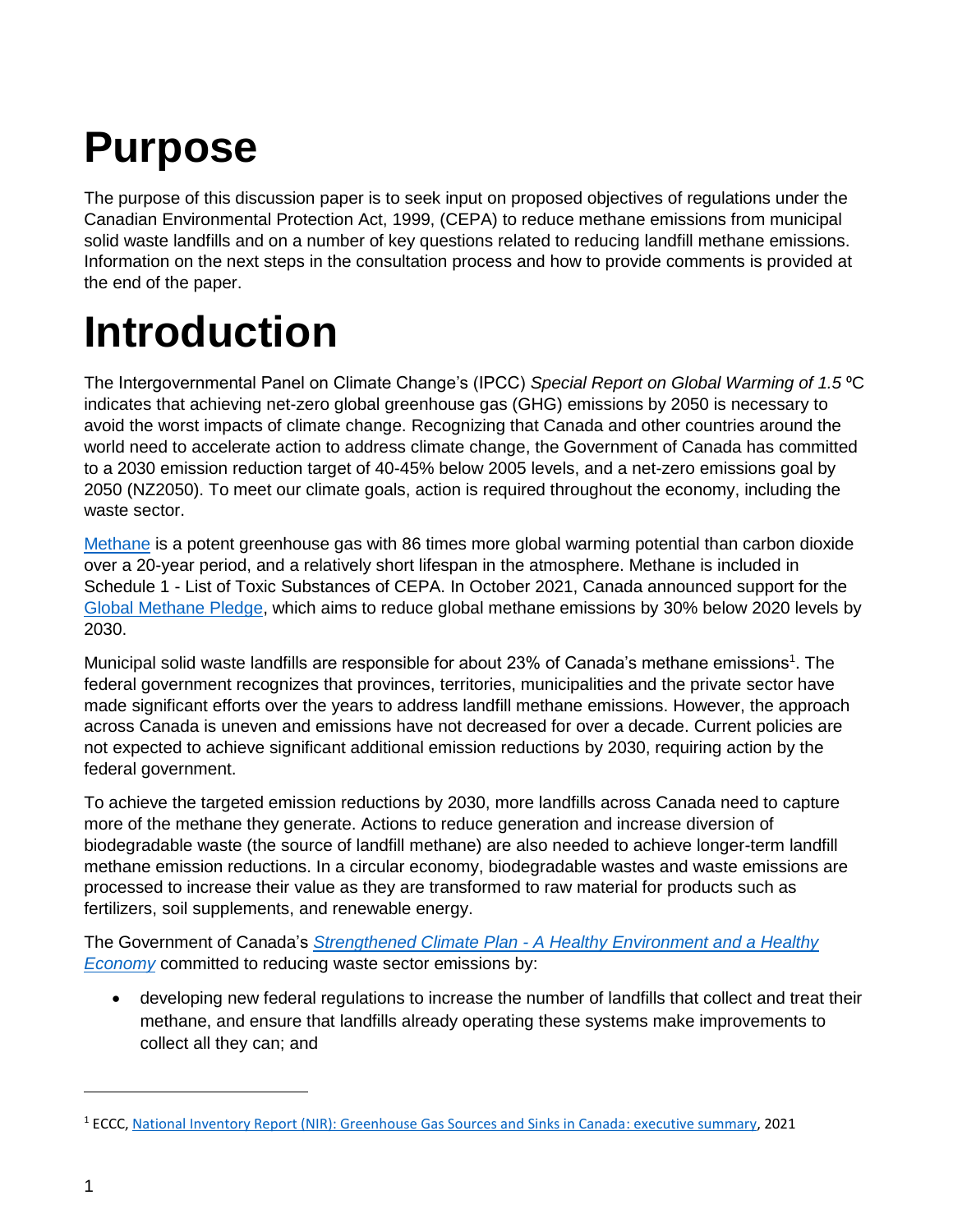exploring opportunities to support waste and biosolids management infrastructure, such as composting, anaerobic digestion and landfill methane collection and use.

This discussion paper is focused on the first of these proposals – the development of new federal regulations aimed at reducing Canada's landfill methane emissions.

## **Canada's landfill methane emissions**

The methane generated today is a result of decades of landfilling of biodegradable waste – food, yard and garden waste, paper, wood, natural fiber textiles and others – which makes up more than 60% of the waste currently landfilled in Canada.<sup>2</sup> Municipal solid waste (MSW) landfills receive waste from households, businesses, institutions, industry and construction and demolition sites. Most landfill methane is generated within the first 20 years, and most rapidly in the early years, following waste deposition but can continue for several decades following closure of a landfill.

Figure 1 shows projected national methane generation from 2020 to 2050 considering different waste disposal scenarios. The blue line in Figure 1 shows the methane generation resulting only from waste disposed up to 2020. By 2030, about half of methane generation at landfills will be due to degradation of biodegradable waste that was disposed before 2020. The only approach to reducing this portion of future emissions is to manage emissions at landfill sites.

Methane emissions from organic waste generated in the future can be avoided entirely by diverting biodegradable waste to beneficial management approaches such as composting, anaerobic digestion (AD), recycling (paper, wood, textiles) and thermochemical processing – all of which recover resources (energy, fuels and/or soil amendments) in addition to avoiding the creation of landfill methane. However, diversion alone cannot meet the required methane reductions to achieve Canada's 2030 target – landfill methane emissions must be controlled.

In Figure 1, the baseline scenario (yellow line) shows that, with growing population, methane generation will continue to grow as more biodegradable waste is added to landfills between now and 2030 and beyond. The light green line shows the impact on methane generation of reducing disposal of food, soiled paper, yard & garden and paper waste by 50% by 2030 from 2020 levels. The dark green line shows the impact of reducing disposal of all biodegradable waste by 50% by 2030 and 75% by 2040 (from 2020 levels). Even if current efforts by provinces, territories, municipalities and the private sector to increase diversion are accelerated, methane generation at landfills is not expected to be reduced significantly by 2030.

<sup>2</sup> ECCC, 2020. [National Waste Characterization Study](http://publications.gc.ca/collections/collection_2020/eccc/en14/En14-405-2020-eng.pdf)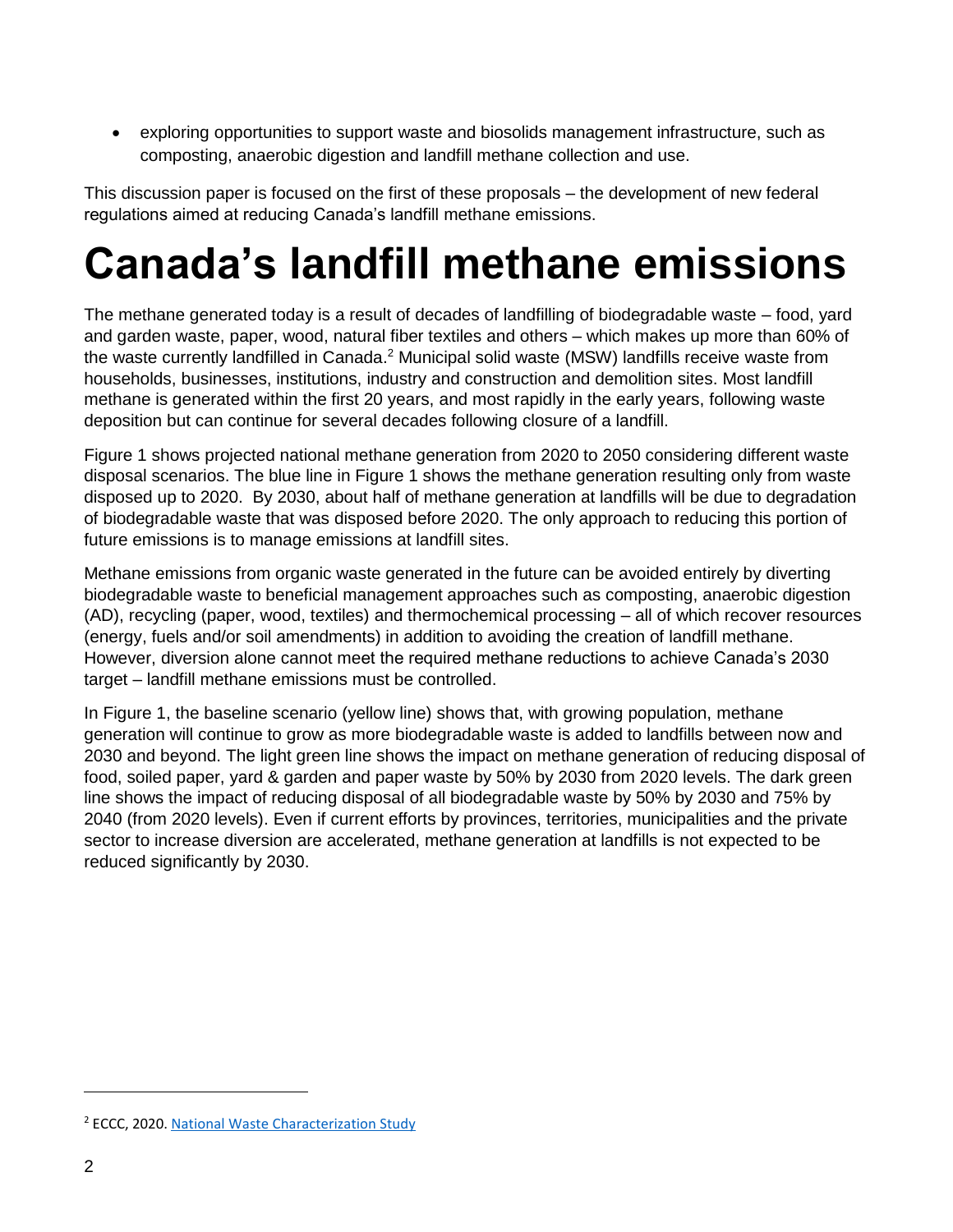

#### **Figure 1. Projected landfill methane generation – 2020 to 2050**

Emissions can be controlled through installation of infrastructure to recover landfill gas, which is then either flared or utilized to generate energy (both of which ultimately destroy methane by converting it to carbon dioxide through combustion). These approaches are well established and are technically feasible, commercially available and provide quantifiable reductions to landfill methane emissions. Traditional approaches to estimating emissions depend on a relatively simple model to represent a very complex number of influences. Newer approaches utilize optical methane sensors located on-site or mounted on unmanned aerial vehicles (UAVs or drones) or aircraft to measure methane concentrations in air. When combined with dispersion models, these atmospheric concentrations can be used to calculate emission rates. These methods require validation and development of standard study protocols to ensure the results are accurate and can be interpreted in the proper context. The emerging methods offer potential to quantify the methane emitted from landfills based on measured data rather than relying on modelled data and may offer new opportunities for landfill gas recovery system operators to determine how well systems are performing.

There are more than 3000 municipal solid waste landfills in Canada. A little over half are active and the rest are closed.<sup>3</sup> There are about 270 large landfills that either have a waste capacity of more than 100,000 tonnes of waste (open landfills) or have more than 450,000 tonnes of waste in place (closed landfills). These 270 landfills received almost 90% of the waste landfilled in 2019, and have accepted

<sup>3</sup> ECCC, 2021. Canadian landfill inventory. Unpublished.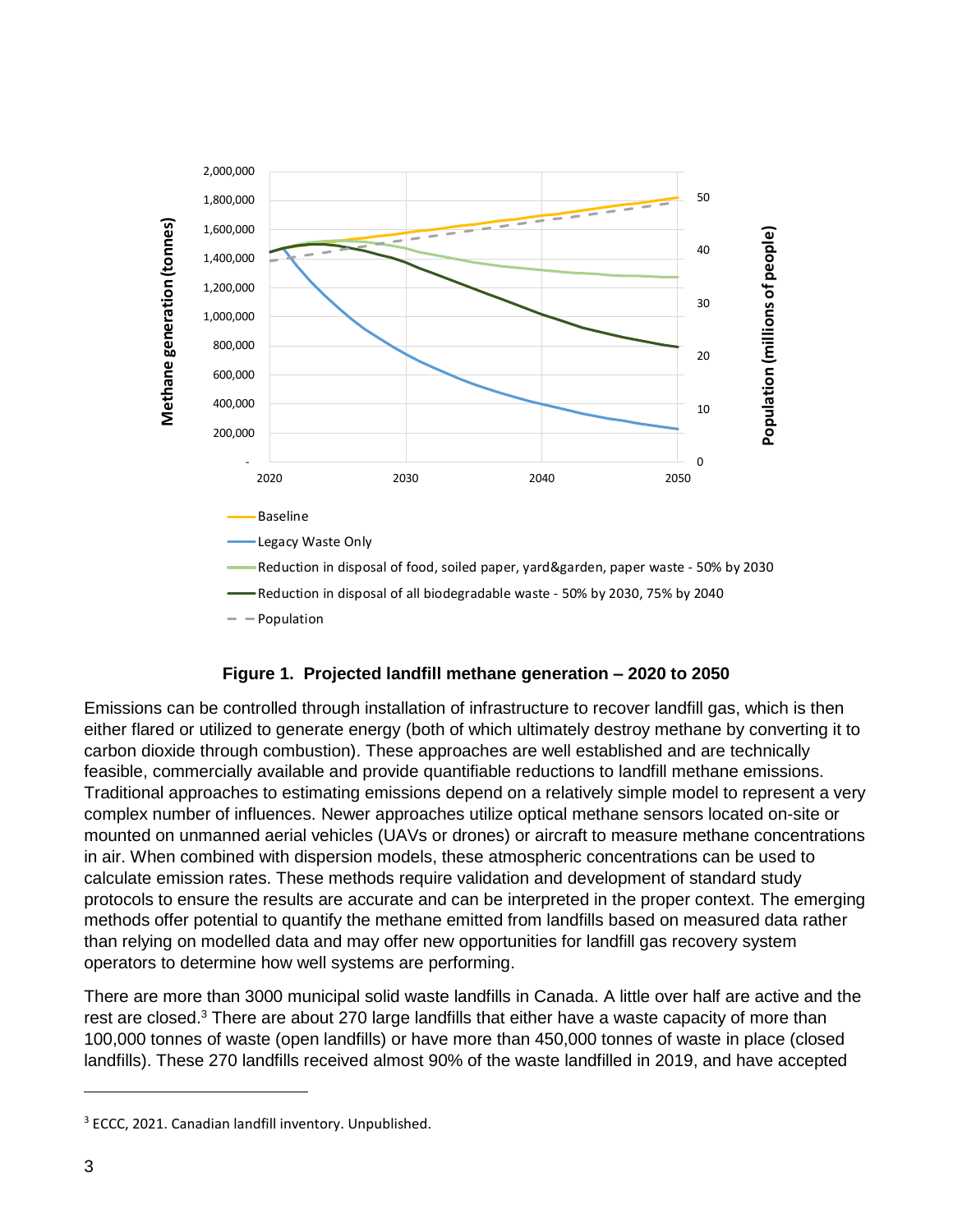over 70% of all the waste landfilled in Canada since 1941. These large landfills were responsible for over 85% (18 Mt of  $CO<sub>2</sub>$  eq) of Canada's annual landfill methane emissions in 2019. Municipalities own 233 of these large landfills, while the private sector owns 35.

Nationally, landfill methane emissions declined between the early 1990s and 2011 due to installation of landfill methane recovery and combustion infrastructure at very large landfills.<sup>4</sup> This was largely motivated by regulatory and permitting requirements in some provinces, landfill gas utilization incentives and the sale of emission credits. However, emissions from municipal solid waste landfills have not declined since 2011, even though further reduction is technically viable. In 2019, although there were 112 landfill gas recovery systems spread across nearly every province, only about one third of the methane generated in Canadian landfills was recovered.<sup>5</sup>

Currently, just over half of recovered landfill methane in Canada is utilized as a renewable energy source. The quantity of methane generated at an individual landfill and the economic viability of these projects are major limiting factors. Recent studies have highlighted the potential for recovery and upgrading landfill methane to supply renewable natural gas, as the demand for low-carbon fuels increases in response to the federal *[Clean Fuel Standard](https://www.canada.ca/en/environment-climate-change/services/managing-pollution/energy-production/fuel-regulations/clean-fuel-standard.html)* and other initiatives. <sup>6</sup> <sup>7</sup>

### **Further action is needed**

The waste sector could reduce its emissions by at least a minimum of 12 Mt  $CO<sub>2</sub>$  eq per year by 2030 by increasing the number of landfills that recover methane and by increasing the quantity of methane recovered at landfills with existing landfill gas recovery systems. These actions are cost-effective, with an average estimated cost of less than \$50 per tonne of  $CO<sub>2</sub>$  eq reduced.

While provinces and territories have made significant efforts to reduce generation and increase diversion of biodegradable waste from landfills, additional regulatory action is necessary to help reduce and eventually eliminate landfill methane emissions. Diverting this waste preserves landfill capacity and contributes to a circular economy that uses waste as an input to create new products and renewable energy. Under the waste hierarchy, waste management approaches that prioritize waste reduction, recycling and energy generation are preferred to landfilling. By 2030, increased diversion alone could reduce landfill methane emissions by 3 Mt  $CO<sub>2</sub>$  eq.

### **Existing regulatory approaches**

The Government of Canada recognizes leadership demonstrated by provinces and territories, which have implemented various measures to control methane emissions from some landfills. For example, British Columbia, Alberta, Ontario and Quebec have regulations requiring larger landfills to capture and control or reduce methane emissions, and others include requirements for installing landfill gas recovery and flaring systems in operating permits.

 $\overline{a}$ 

<sup>4</sup> ECCC, 2021. [National Inventory Report : Greenhouse gas sources and sinks](https://unfccc.int/documents/271493)

<sup>5</sup> ECCC, 2021. Canadian landfill gas inventory. Unpublished.

<sup>&</sup>lt;sup>6</sup> Deloitte, 2018. Renewable natural gas production in Québec: A key driver in the energy transition Assessment of technical [and economic potential in Québec \(2018](https://www.energir.com/~/media/Files/Corporatif/Publications/181120_Potentiel%20GNR_Rapport%20synth%C3%A8se_ANG.pdf?la=en)–2030)

<sup>7</sup> Hallbar, 2017. [Resource Supply Potential for Renewable Natural Gas in B.C.](https://www2.gov.bc.ca/assets/gov/farming-natural-resources-and-industry/electricity-alternative-energy/transportation/renewable-low-carbon-fuels/resource_supply_potential_for_renewable_natural_gas_in_bc_public_version.pdf)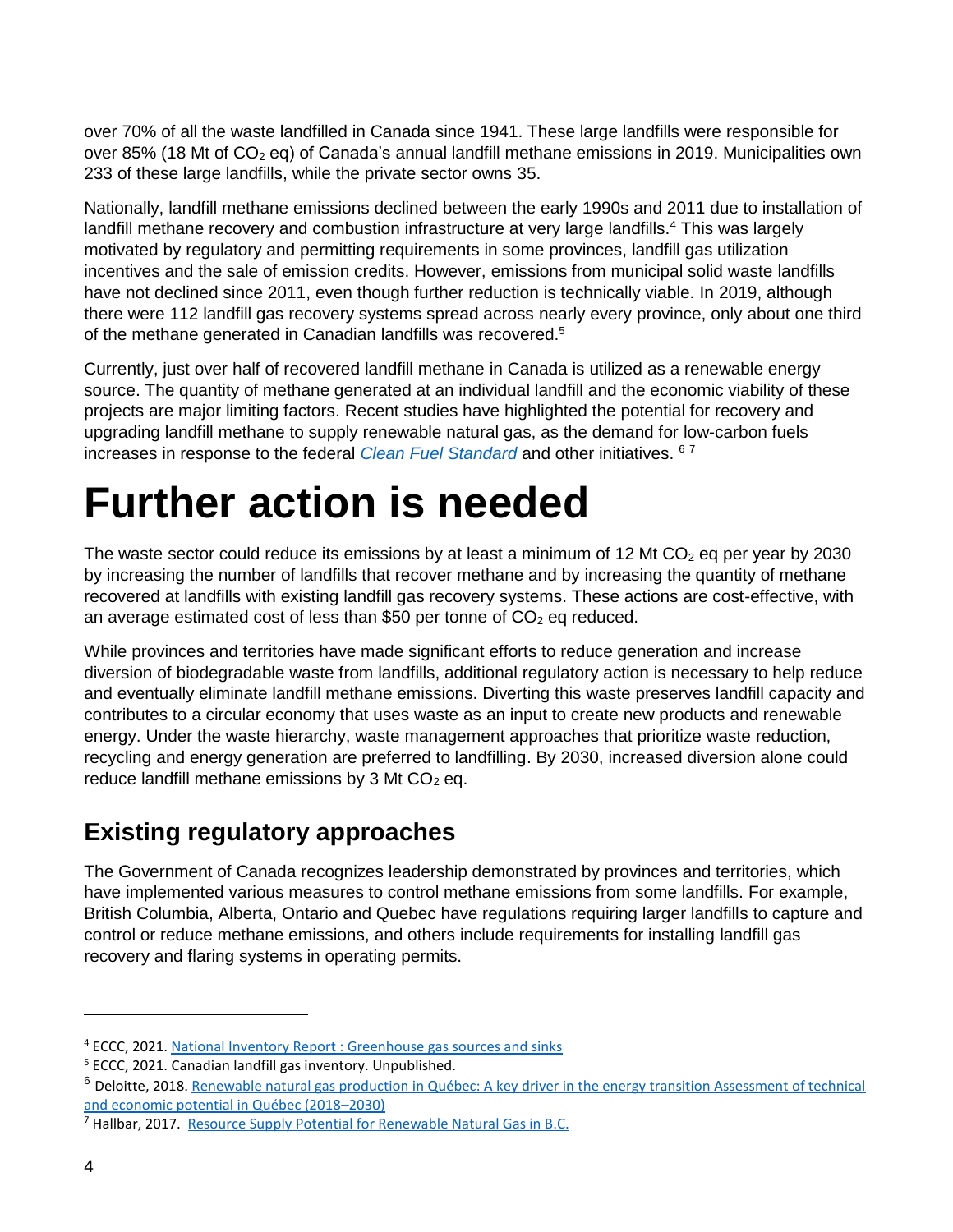Some provinces require landfills above a certain waste capacity or quantity to reduce methane emission by installing landfill gas recovery systems. Quebec and Ontario require landfills larger than 1.5 million cubic metres of waste capacity to install systems. British Columbia requires landfills with greater than 100,000 tonnes of waste or greater than 10,000 tonnes disposed per year to evaluate their annual methane generation and install landfill gas systems if they exceed 1,000 tonnes of methane per year. The lowest regulatory threshold in North America is in California, which requires landfills that generate landfill gas with a heat input capacity of more than 3.0 MMBtu/hr (~650 tonnes methane generation per year) to install landfill gas recovery systems.

Operational requirements or performance criteria for landfill gas recovery and flaring systems vary among jurisdictions. Some requirements apply at the system design stage and identify requirements for timely installation of collection infrastructure and considerations for design capacity of the system. Others are performance criteria to ensure the landfill gas recovery system is maximizing recovery (temperature, pressure, oxygen/nitrogen concentration in extraction wells; surface emission monitoring) and that methane flares are operating to maximum methane destruction efficiency (retention time and temperature within flare).

Some regulations in Canada (for example, Quebec) and the U.S. (federal and California) require surface emission monitoring programs at landfills with methane recovery systems. These programs monitor the concentration of methane at the surface of the landfill three to four times a year in addition to monthly monitoring of methane recovery systems. The U.S. rules identify action thresholds above which landfill owners must report exceedances and take corrective action within specified timelines to reduce surface emissions or system monitoring values to below the threshold.

In circumstances where provincial or territorial regulatory provisions can be determined to achieve equivalent environmental outcomes to federal regulations and meet certain enforcement-related requirements, the Minister of Environment and Climate Change Canada and a government of a province or territory can enter into an equivalency agreement under the *Canadian Environmental Protection Act, 1999*. With an equivalency agreement in place, an Order can be made by the Governor in Council indicating the federal regulations would not apply in that jurisdiction. The federal regulations would serve as a backstop in any jurisdiction without landfill methane regulations or an equivalency agreement.

#### **Complementary measures**

Various market-based measures that will create incentives for methane recovery are under development. The proposed *[Clean Fuel Regulations](https://canadagazette.gc.ca/rp-pr/p1/2020/2020-12-19/html/reg2-eng.html)* will increase demand for biogas from waste and landfills. As a low-carbon intensity fuel, biogas used to generate electricity or for heating and biogasbased renewable natural gas may be eligible to create credits under the Regulations.

Greenhouse gas offset credit markets also create a financial incentive for landfills with no regulatory requirements to recover and destroy methane. Offset protocols that enable generation of offset credits for landfill methane recovery and destruction or utilization exist in the Alberta and Quebec offset systems, and ECCC is developing a [Landfill Methane Recovery and Destruction Protocol](https://www.canada.ca/en/environment-climate-change/services/climate-change/pricing-pollution-how-it-will-work/output-based-pricing-system/federal-greenhouse-gas-offset-system/landfill-methane-recovery-destruction-protocol.html) under the federal [Greenhouse Gas Offset System.](https://www.canada.ca/en/environment-climate-change/services/climate-change/pricing-pollution-how-it-will-work/output-based-pricing-system/federal-greenhouse-gas-offset-system.html) Protocols are also under development for use in British Columbia and Saskatchewan's offset systems. Landfill gas capture and destruction projects have also been generating offset credits on the voluntary offset market for many years. The extent to which these market-based approaches drive reduction of methane emissions at landfills will be further evaluated as these measures evolve.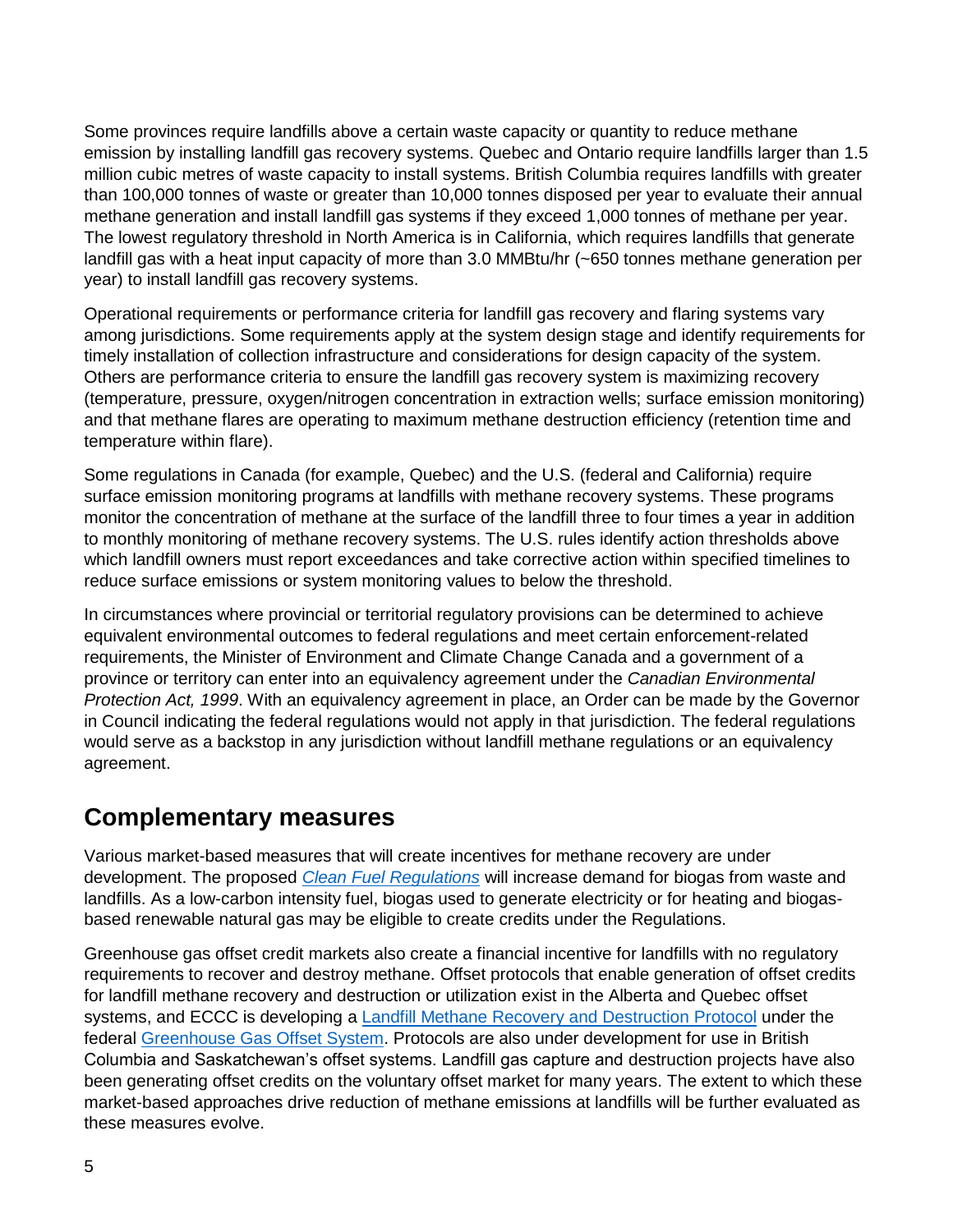Given that some regulated landfills may be too small to realize revenue potential from the sale of renewable natural gas or biogas-generated electricity, an important part of the path forward will include exploring additional opportunities to support landfill methane recovery and use infrastructure.

### **Proposed regulatory objectives and key questions**

Reducing greenhouse gas emissions is a national priority. The Government of Canada is proposing new regulations under CEPA to significantly reduce methane emissions from municipal solid waste landfills by 2030, and is committed to engaging and working with provincial and territorial governments, Indigenous peoples, municipalities, industry, non-governmental organizations, and other Canadians to do so. There are many important aspects to consider, and this discussion paper presents an opportunity to inform the development of the approach. This will ensure that the Government of Canada considers the appropriate expertise, perspectives, and interests to develop the most effective and welldesigned policy measures.

The following objectives are under consideration for a federal regulatory approach that will reduce landfill methane emissions:

### **Objective 1 - Increase the number of landfills that take action to reduce methane emissions**

The primary objective is to increase the number of landfills that reduce methane emissions either through installation of landfill gas recovery systems or other approaches that directly mitigate emissions. Ideally, a regulatory approach that requires certain landfills to control methane emissions would allow landfill owners to develop mitigation approaches most suitable for their particular circumstances and could incentivize emerging technologies and approaches.

Reducing methane emissions is technically possible at most landfills in Canada. Based on specifications for landfill methane control equipment (for example enclosed flares) in use in Canada and elsewhere, there does not appear to be a technical limitation to flaring or oxidizing even very low levels of methane at landfills. Landfill gas venting and recovery systems have been installed at landfills of all sizes to manage odour issues and to reduce methane emissions. Additionally, there are emerging approaches – such as biocovers and biovents – that can treat very low levels of methane emissions.

A key consideration is how to require as many landfills as possible to reduce emissions.

- **What criteria should be used to identify which landfills should be subject to regulatory requirements to reduce their methane emissions?**
- **In Canada and the United States, the existing landfill methane regulations require the installation of landfill gas recovery systems where certain landfill size, methane generation or surface methane emission concentration thresholds are exceeded. Are there other approaches that could be considered to ensure that landfills reduce methane emissions?**
- **Current Canadian provincial landfill methane regulations do not apply to closed landfills. By contrast, closed landfills are regulated in the United States. What are the options for**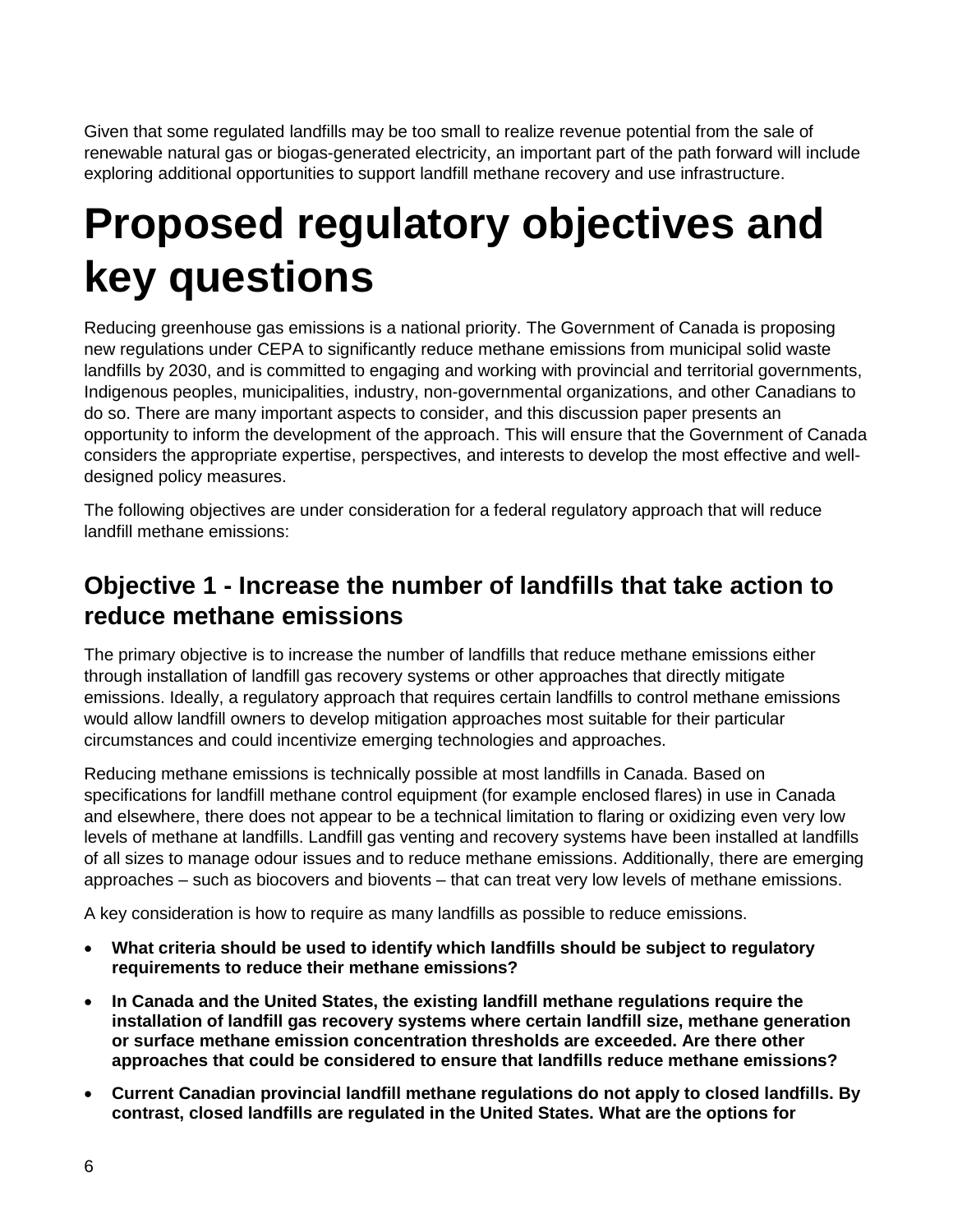**reducing methane emissions at closed landfills in Canada, where methane levels may be significant, but declining?**

- **What are the main challenges that landfill owners would face to meet the federal regulation's objective of reducing methane emissions? How can existing provincial approaches be leveraged in the design and implementation of a federal regulation?**
- **Are challenges similar for large and small landfills? Are there opportunities to reduce methane emissions at smaller landfills in Canada? What type of incentives could encourage the development of innovative technologies (for example, biocovers) for smaller landfills?**

#### **Objective 2 - Ensure that landfills maximize methane recovery**

There remains significant potential to decrease methane emissions at landfills with existing recovery systems – through expansion or improved operating practices. There are documented approaches that maximize recovery of methane at landfills. Consideration will be given to requirements that ensure such approaches are implemented at landfills to maximize methane recovery. These could include requirements for installing and expanding infrastructure within a specific timeframe following waste disposal; monitoring and adjusting extraction systems; implementing leak detection and repair programs; or meeting performance standards such as a target collection efficiency of the recovery system.

- **What are the key opportunities and approaches for maximizing methane recovery at landfills with landfill gas recovery systems?**
- **What are the key technical challenges and limitations to implementing these approaches?**
- **Landfills that generate energy from landfill gas may need to operate recovery systems in a manner that does not maximize methane recovery. What are the opportunities to enable a landfill to generate energy from landfill gas and to optimize methane recovery?**
- **In Canada and the United States, some landfill methane regulations include requirements that maximize methane recovery by mandating installation of landfill gas recovery infrastructure within certain timeframes following waste disposal and for maintaining negative pressure in extraction wells. Other regulatory provisions set maximum allowable concentration thresholds for methane measured on the surface of the landfill. Should federal regulations include similar requirements to ensure methane recovery is optimized?**

#### **Objective 3 - Achieve long-term emissions reductions through diversion of biodegradable waste**

Encouraging or requiring the diversion of organic waste from landfills has been the focus of recent provincial, territorial and municipal efforts. These actions will secure long-term reductions of methane emissions from landfills, and need to be accelerated.

In parts of Europe, the drastic reduction in disposal of waste in landfills achieved in the early 2000's has resulted in very low levels of landfill methane emissions today. Alternative waste management practices such as anaerobic digestion, composting, mechanical-biological treatment and thermal treatment drastically reduced the disposal of waste and the generation of methane in some European countries.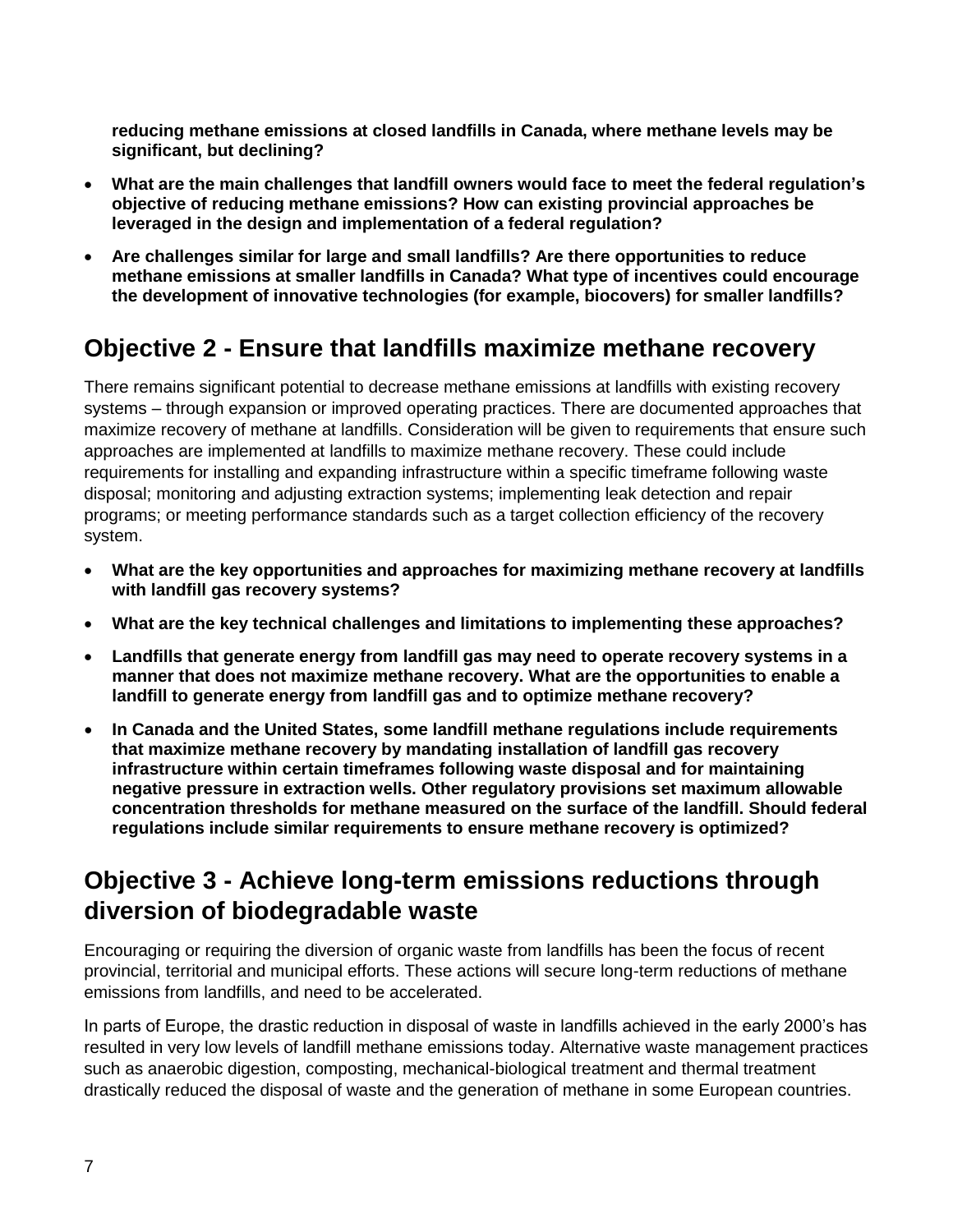Unless similar approaches are adopted in Canada, there will continue to be landfill methane that requires gas recovery systems.

ECCC is seeking input on whether the federal regulations should be designed to require or stimulate diversion from landfills.

- **Taking action to reduce methane emissions from landfills is essential to reducing emissions by 2030. Should federal regulations require landfill owners to reduce landfilling of biodegradable waste?**
- **What opportunities exist to incorporate biodegradable waste diversion into a landfill methane emission reduction plan?**

### **Objective 4 - Increase utilization of landfill methane to create lowcarbon energy and fuels**

Additional GHG reductions are achievable when recovered methane is used to displace the use of fossil fuels. Increasing the utilization of landfill gas is anticipated to be motivated by the proposed *Clean Fuel Regulations,* which will provide an additional source of revenue for biogas-derived energy, increasing the number of landfills where these projects are economically possible*.* Provincial and private sector commitments to increasing the proportion of renewable natural gas in the natural gas supply will also increase demand and support the development of projects.

Existing North American landfill methane regulations do not require utilization of recovered landfill gas. Under the EU landfill directive, landfills must prioritize utilization where feasible.

- **Are there options that should be considered within a federal landfill methane regulatory framework to require or encourage the utilization of recovered methane to produce lowcarbon energy?**
- **How will a regulatory approach on landfill methane affect policy and other goals to increase the production of renewable natural gas?**

### **Next steps and sending comments**

Interested parties are invited to submit comments on the content of this discussion paper that would help to inform the development of the proposed regulations. Please submit additional information and comments prior to April 13, 2022. Comments and information can be provided via an [on-line form](https://forms.office.com/Pages/ResponsePage.aspx?id=018MdItudkGcyUVNvk5ixJKUa4xy4mhOiIefwESlUUdUMzJON1dFN1NYSENWODk3RzhMVUZFMUo3SS4u) or can be submitted to the e-mail address provided below:

Environment and Climate Change Canada Waste Reduction and Management Division E-mail: [ges-dechets-ghg-waste@ec.gc.ca](mailto:ges-dechets-ghg-waste@ec.gc.ca)

Next steps will include engagement with provincial and territorial governments, Indigenous peoples and stakeholders on the design of a regulatory framework for federal landfill methane reduction regulations.